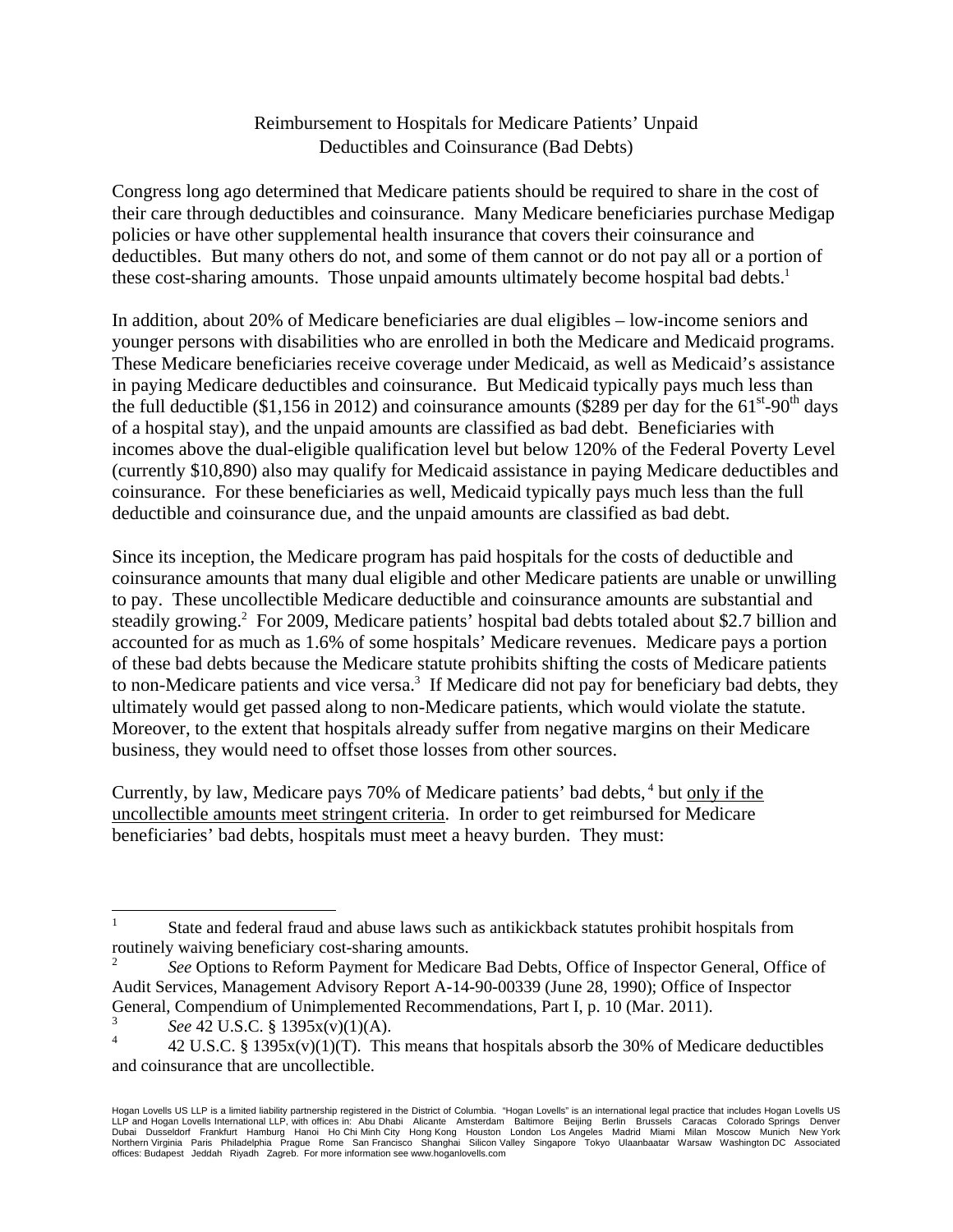- (1) be able to show that the debt related to covered services and was derived from deductible and coinsurance amounts;
- (2) establish that reasonable collection efforts were made;
- (3) establish that the debt was actually uncollectible when claimed as worthless; and
- (4) use sound business judgment to conclude that there was no likelihood of recovery of the debt at any time in the future. 5

The Centers for Medicare & Medicaid Services (CMS) has developed guidance to explain several of these requirements.<sup>6</sup> For example, the second requirement for claiming bad debts is that a hospital show it made "reasonable collection efforts." To be considered reasonable, a hospital's effort to collect Medicare deductible and coinsurance amounts must:

- be similar to the effort put forth to collect comparable amounts from non-Medicare patients;
- involve the issuance of a bill on or shortly after discharge or death of the beneficiary to the party responsible for the patient's personal financial obligations; and
- include other actions such as subsequent billings, collection letters and telephone calls or personal contacts with the responsible party that constitute a genuine, rather than a token, collection effort.7

Indeed, CMS has urged hospitals to take strong action to collect beneficiary cost-sharing amounts and said that the collection efforts should be documented in the patient's file by copies of bills, follow-up letters, reports of telephone and personal contact, and the like.<sup>8</sup> The agency's guidance says that hospitals' collection efforts may include using or threatening to use court action to obtain payment.<sup>9</sup> Yet at the same time, hospitals have been harshly criticized for making strenuous efforts to collect bad debts.<sup>10</sup>

Other than in very limited circumstances explained below, CMS does not allow a hospital to claim even a small Medicare bad debt – say  $$10 - without satisfying all of the requirements$ listed above. Thus, a hospital that wants to write off \$10 would have to show that (1) the debt related to covered services and was derived from deductible and coinsurance amounts, (2) reasonable collection efforts were made, (3) the debt was actually uncollectible and (4) the hospital used sound business judgment to conclude that there was no likelihood of future recovery.

CMS's guidance does allow a hospital to write off a bad debt without collection efforts, but only if the hospital first determines the patient to be indigent or medically indigent. But as with the general test for Medicare bed debts, a hospital must meet a high bar to establish indigence:

 5 42 C.F.R. § 413.89(e).

<sup>6</sup> Provider Reimbursement Manual (PRM), CMS Pub. 15-1 §§ 308, 310.

<sup>7</sup> PRM, CMS Pub. 15-1 § 308.

<sup>8</sup> PRM, CMS Pub. 15-1 § 310.

<sup>9</sup>  $\frac{9}{10}$   $\frac{Id.}{S_{c}}$ 

<sup>10</sup> *See, e.g.*, C. Pryor, et al., "Unintended Consequences: How Federal Regulations and Hospital Policies Can Leave Patients in Debt, p. 14, n. 48 (June 2003).

Hogan Lovells US LLP is a limited liability partnership registered in the District of Columbia. "Hogan Lovells" is an international legal practice that includes Hogan Lovells US LLP and Hogan Lovells International LLP, with offices in: Abu Dhabi Alicante Amsterdam Baltimore Beijing Berlin Brussels Caracas Colorado Springs Denver<br>Dubai Dusseldorf Frankfurt Hamburg Hanoi HoChi-Minh-City Hong-Kong Ho Northern Virginia Paris Philadelphia Prague Rome San Francisco Shanghai Silicon Valley Singapore Tokyo Ulaanbaatar Warsaw Washington DC Associated offices: Budapest Jeddah Riyadh Zagreb. For more information see www.hoganlovells.com